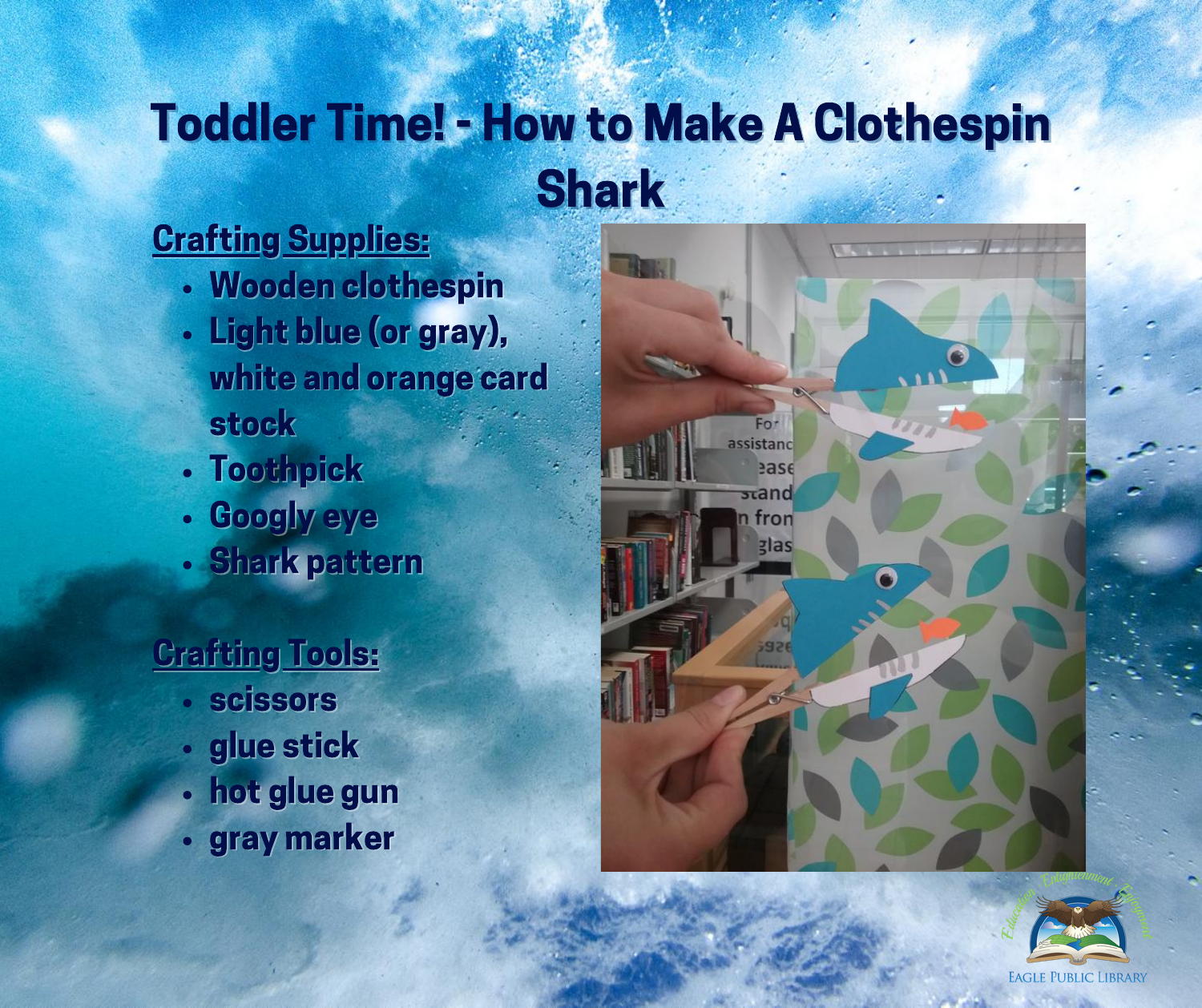## When using a glue gun, we strongly advise a parent or guardian supervises. Thanks!

- Use the shark pattern to cut the top half and the bottom fin from blue paper, and the bottom half of the shark from white paper.
- Cut the fish from orange paper. Cut the toothpick to about 1-inch in length. Hot glue the toothpick to the back of the orange fish. Use glue stick to attach the blue fin to the white body.



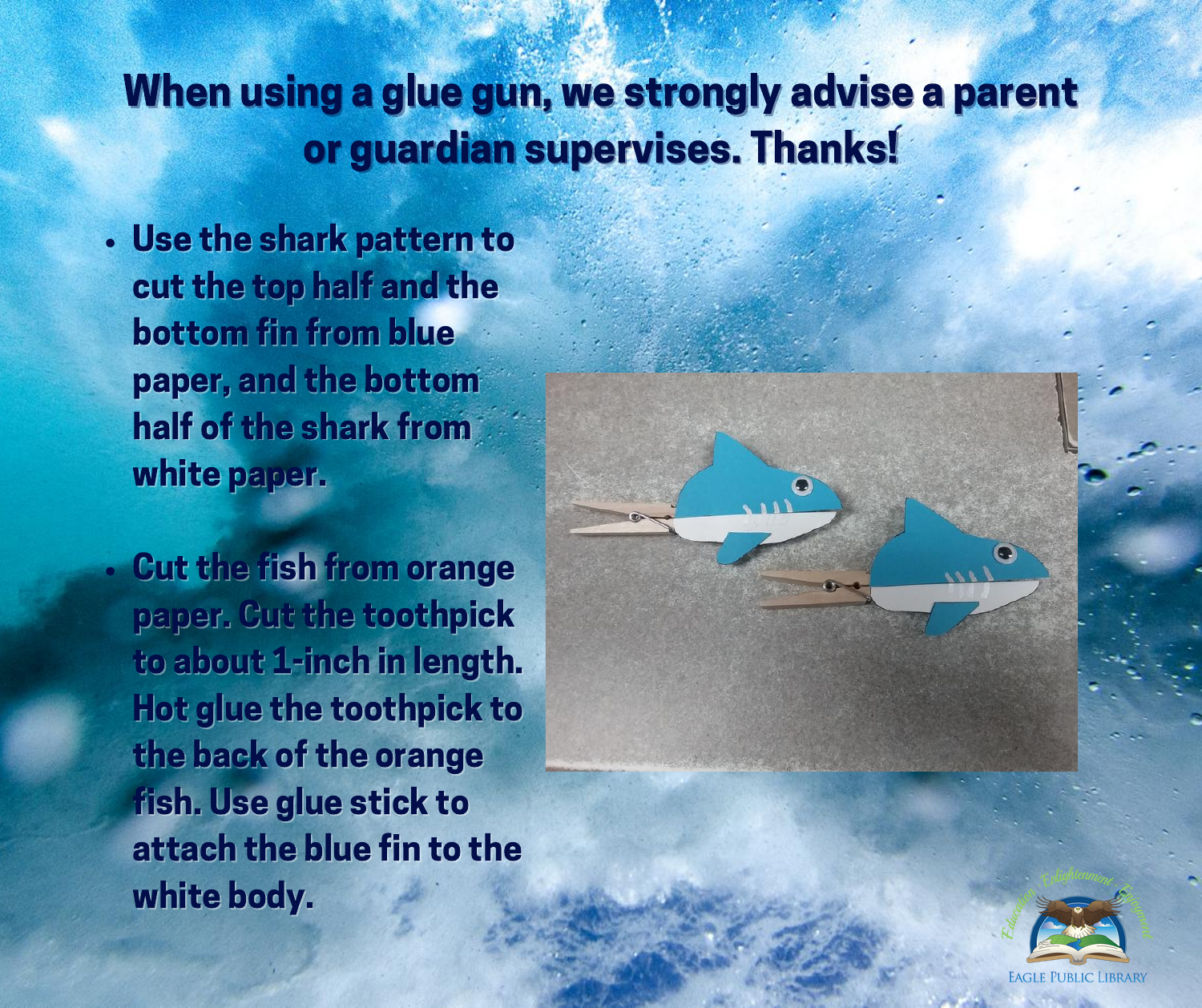## When using a glue gun, we strongly advise a parent or guardian supervises. Thanks!



Hot glue the bottom of the toothpick to the back of the white body, about half an inch from the end of the mouth.

Glue the shark body pieces to the clothespin, starting at the spring leaving the handle end exposed.

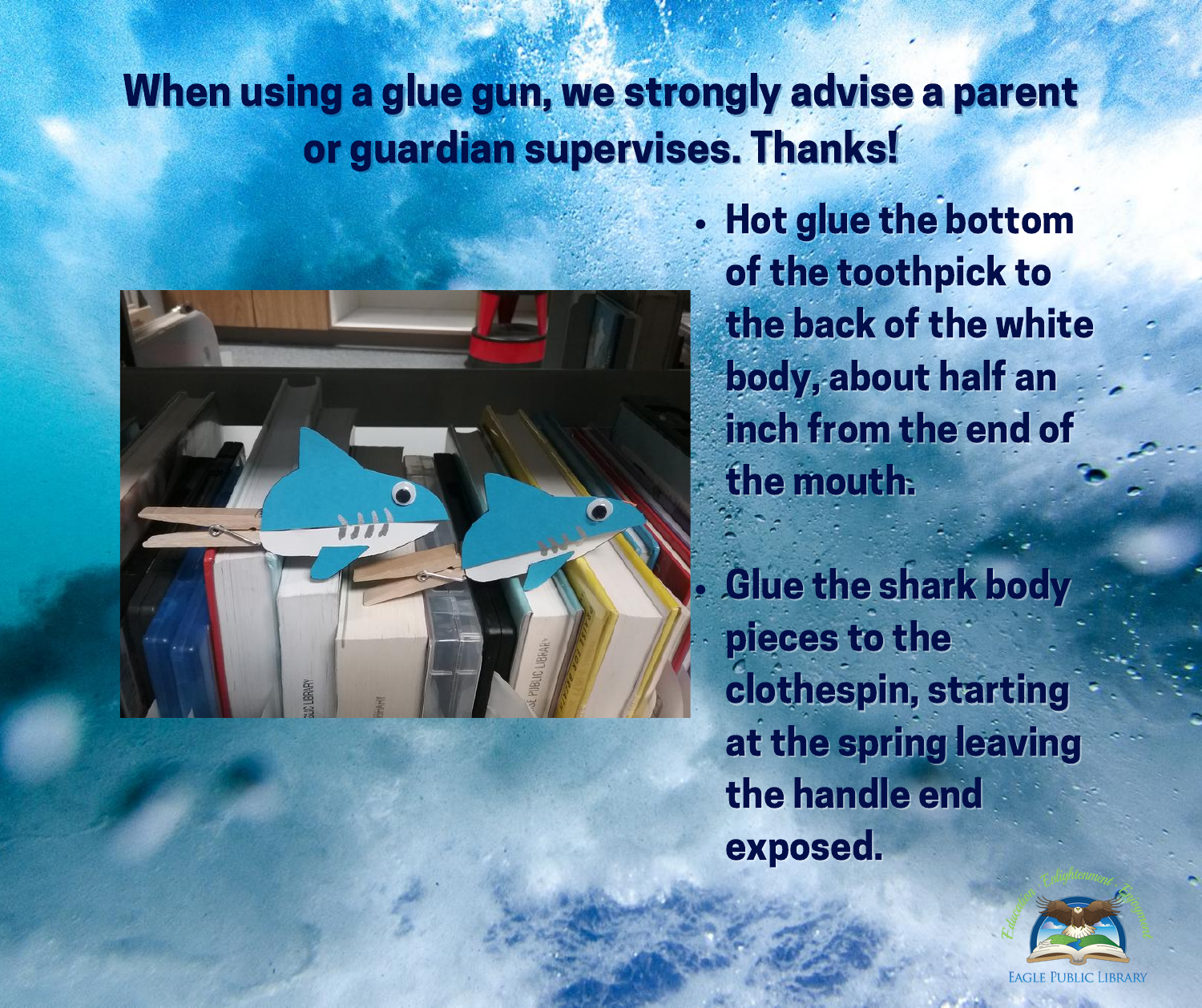## When using a glue gun, we strongly advise a parent or guardian supervises. Thanks!



Use a gray marker to draw on the gills. Glue on the googly eye.

You will need to bend the white part of the shark a little so that when you open and close the mouth, the small fish doesn't hit the top of the shark.